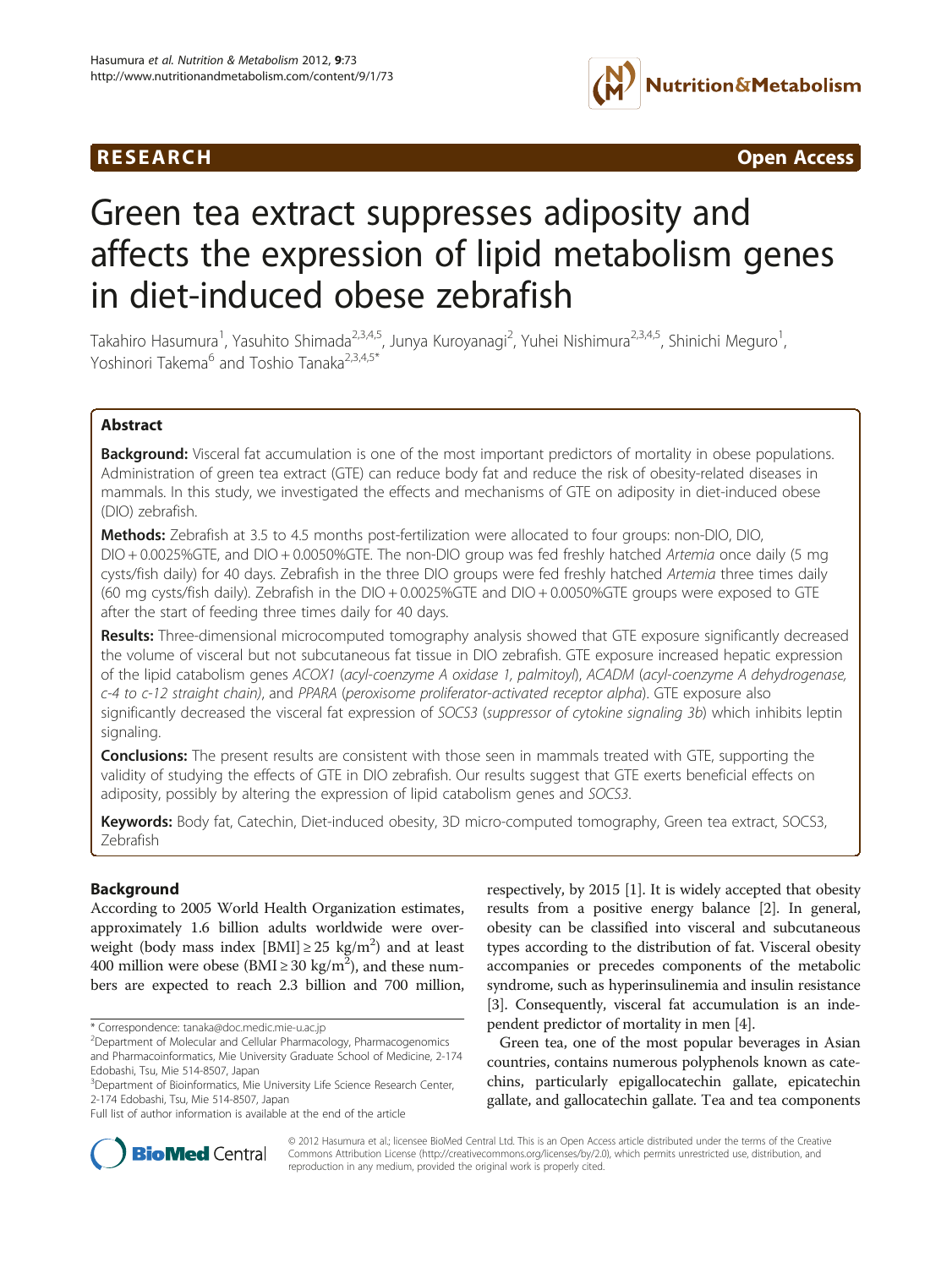have many beneficial properties, including antioxidant [[5](#page-5-0)], anticancer [[6,7\]](#page-5-0), antidiabetic [\[8](#page-5-0)], and anti-atherogenic [[9](#page-6-0)] activities. Moreover, intake of tea catechins inhibits dietinduced obesity (DIO) in mice [[10,11](#page-6-0)] and reduces body weight and body fat in humans [[12](#page-6-0)-[17](#page-6-0)]. These anti-obesity effects of tea catechins seem to involve stimulation of fat oxidation [[10](#page-6-0),[18,19\]](#page-6-0), modulation of adipogenesis [[20](#page-6-0)], decreased fat synthesis [[6,](#page-5-0)[20](#page-6-0)-[22](#page-6-0)], and inhibition of digestive enzyme activity and nutrient absorption [[8](#page-5-0)].

Zebrafish (Danio rerio) are vertebrates, and their organs and tissues show similarities to those of humans in terms of their structure and function. Consequently, zebrafish are increasingly being used as models of human diseases [[12,23](#page-6-0)-[25](#page-6-0)] because of their ease of genetic manipulation and their economic potential for use in breeding and testing. In addition, lipid metabolism in zebrafish is very similar to that in humans in terms of intestinal absorption with the aid of bile produced in the liver [\[26\]](#page-6-0), transport of fat and cholesterol by lipoproteins [\[27\]](#page-6-0), β-oxidation [[28](#page-6-0)], and storage as triacylglycerols in visceral, subcutaneous, and intramuscular adipocyte depots [\[26,29\]](#page-6-0). Because of these similarities and advantages, zebrafish are used in lipid metabolism research as a model for lipid-related diseases, including atherosclerosis induced by high-cholesterol diets [\[30](#page-6-0)] and obesity induced by overexpression of the endogenous melanocortin antagonist agouti-related protein (AgRP) [\[29](#page-6-0)]. Moreover, Oka et al. demonstrated the usefulness of a zebrafish model of DIO that shares common pathophysiological pathways with mammalian obesity [\[31](#page-6-0)]. DIO zebrafish have also been used to validate the antiobesity effects of natural products [[32](#page-6-0)].

Here, we investigated the effects of green tea extract (GTE) on body weight, visceral and subcutaneous fat accumulation, and the expression of lipid metabolism genes in the liver and visceral fat in DIO zebrafish.

## Methods

## Ethical approval

This study conformed to the ethical guidelines established by the Institutional Animal Care and Use Committee of Mie University.

## GTE

GTE was prepared and analyzed as previously described [[33\]](#page-6-0). In brief, green tea leaves (Camellia sinensis) were soaked in hot water and the resulting extract was reduced to a powder by spray drying. The extract was then dissolved in hot water and mixed with an equal volume of chloroform. The aqueous phase was recovered with three volumes of ethanol and the extract was freeze-dried after removing the solvent. The composition of catechins was measured by high-performance liquid chromatography. The total catechin content in the GTE was 79.6%–81.8% (w/w, the sum of all catechins); this comprised epigallocatechin gallate (43.6%–44.4%), epigallocatechin (20.4%–20.7%), epicatechin gallate (12.0%–12.3%), epicatechin (8.1%–8.3%), gallocatechin (6.9%–7.0%), gallocatechin gallate (4.4%), and others (3.7%–3.8%). The caffeine content was 0%–0.1%.

## Animals

Male and female zebrafish (AB strain, the Zebrafish International Resource Center, Eugene, OR, USA) were kept at approximately 28°C under a 14-h light and 10-h dark cycle. Water conditions of environmental quality were maintained according to The Zebrafish Book [[34\]](#page-6-0).

## Experimental design

## Experiment 1

Male and female zebrafish at 3.5–4.5 months postfertilization were allocated to four groups (non-DIO, DIO, DIO + 0.0025%GTE, and DIO + 0.0050%GTE) with five fish per 1.7-L tank. Zebrafish in the non-DIO (control group) were fed freshly hatched Artemia for 120 min once a day (5 mg cysts/fish daily) for 40 days. Zebrafish in the three DIO groups were fed freshly hatched Artemia for 120 min three times daily (60 mg cysts/fish daily). Zebrafish in the DIO + 0.0025%GTE and DIO + 0.0050%GTE groups were exposed to GTE for 105 min, starting 15 min after the start of feeding (total exposure, 315 min/day), three times daily for 40 days. During feeding, the tank water flow was stopped; the water in each tank was replaced with fresh water at the end of feeding. Body weight was measured on days 0, 14, 20, 27, 34, and 40. Body fat volume was measured using three-dimensional microcomputed tomography (3D micro-CT) following euthanasia on the final day of the study.

## Experiment 2

Female zebrafish were allocated to three groups (non-DIO, DIO, and DIO + 0.0050%GTE) with five fish per 1.7-L tank. All groups were fed as described in Experiment 1 for 21 days. After feeding on the final day, the zebrafish were euthanized, immediately transferred into tubes containing 8 mL of RNAlater (Qiagen, Valencia, CA, USA), and stored at 4°C until gene expression analysis.

## CT measurement of body fat volume

Zebrafish were fixed in a stretched position on a sample holder. The 3D micro-CT scan was performed with an in vivo System R\_mCT 3D micro-CT scanner (Rigaku Corporation, Tokyo, Japan). The following settings were used: voltage, 90 kV; current, 100  $\mu$ A; magnification,  $\times$ 4; slice thickness (scanning width), 50 μm; and exposure time, 2 min. Images were reconstructed and viewed using i-View type R software (J. Morita Mfg., Kyoto,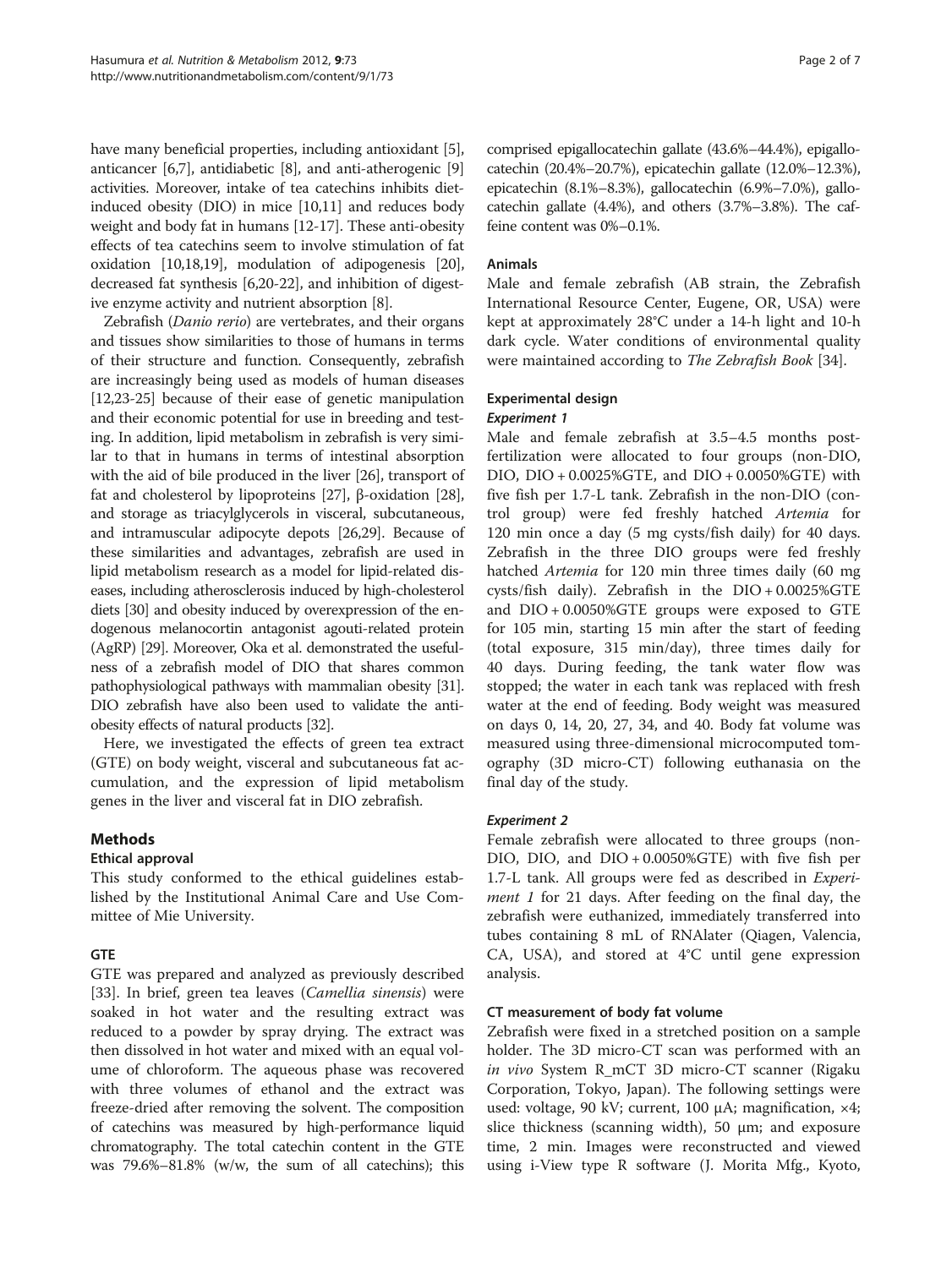Japan). The CT images were visualized and analyzed using CTAtlas Metabolic Analysis Ver. 2.03 software (Rigaku Corporation). The Hounsfield unit (HU) value of fat tissue was adjusted to between –350.0 and –145.0 in accordance with the manufacturer's instructions. Measurement of body fat volume was limited to the abdominal cavity, and the initial point of the abdominal cavity was set at the cleithrum (Figure 1A). Body fat was then divided into visceral fat and subcutaneous fat along the ribs (Figure 1B).

## RNA extraction and quantitative real-time PCR

The liver and visceral fat were dissected from the stored fish samples prepared in Experiment 2 and were subjected to RNA extraction. Total RNA was extracted from the livers of fish in all three groups (non-DIO, DIO, and DIO + 0.0050%GTE) using Isogen (Nippongene, Tokyo, Japan) with combination with cleanup protocol of RNeasy mini kit (Qiagen K.K., Tokyo, Japan). cDNA was synthesized using random primers and SuperScript III Reverse Transcriptase (Invitrogen, Carlsbad, CA, USA). Total RNA was extracted from the visceral fat of fish in the DIO and DIO + 0.0050%GTE groups using an RNeasy Lipid tissue mini kit (Qiagen) and qualified using an Agilent Bioanalyzer 2100 (Agilent, Santa Clara, CA, USA). Because of poor RNA quality, the samples for two of five fish in the DIO group were excluded.



Figure 1 Cross-sectional images taken by three-dimensional micro-computed tomography. The diagram of the zebrafish shows where the two cross-sectional images A and B were taken. (A) The red two-headed arrow shows the area where body fat volume was measured (yellow). (B) The green line shows the boundary between the visceral fat and the subcutaneous fat (orange). The light green area indicates body fat outside the measuring area. The white arrow indicates the cleithrum.

cDNA was synthesized using a High Capacity RNA-tocDNA Kit (Applied Biosystems, Foster City, CA, USA). Total RNA could not be extracted from the visceral fat of fish in the non-DIO group because the amount of visceral fat was too small.

Quantitative real-time PCR was performed on cDNA samples using a TaqMan Fast Universal PCR Master Mix (Applied Biosystems) or Fast SYBR Green Master Mix (Applied Biosystems) and an ABI Prism 7500 Fast Real-Time PCR System (Applied Biosystems) in accordance with the manufacturer's instructions. The TaqMan gene expression assays were as follows: PPIA (peptidylprolyl isomerase Aa; Dr03152038 m1), ACOX1 (acyl-coenzyme A oxidase 1, palmitoyl; Dr03147239\_m1), ACADM (Dr03120754\_m1), PPARA (peroxisome proliferator-activated receptor alpha b; Dr03149883\_m1), and SOCS3 (suppressor of cytokine signaling 3b; Dr03203997\_s1). The primer sets for SYBR Green were as follows: ACC (acetyl-CoA carboxylase gene, XM\_678989, forward primer (5′–3′): ATCATCCCACC CAAACAGAC; reverse primer (3′–5′): CCCATCACA GAAGGTGGAAC) and FASN (fatty acid synthase gene, XM\_682295, forward primer (5′–3′): ATCTGTTCCTGTT CGATGGC, reverse primer (3′–5′): AGCATATCTCGGC TGACGTT). The baseline and threshold were set manually in accordance with the manufacturer's instructions. The relative mRNA expression levels were determined using PPIA as an endogenous standard.

#### Feeding volume assay

The feeding volume assay was conducted as previously described [[32\]](#page-6-0), with minor modifications, on day 39 of Experiment 1. Briefly, hatched Artemia (5 or 60 mg cysts/fish/day) were fed to the zebrafish in a 1.7-L tank as described above. For a blank control, Artemia were placed in a 1.7-L tank without zebrafish (the tank contained water alone). After 90 min, the number of Artemia not eaten by the zebrafish were counted three times and subtracted from the number in the blank tank to determine the feeding volume in each tank.

#### Statistical analysis

All values are presented as means ± standard error of the mean. Statistical analysis was conducted using analysis of variance followed by Fisher's partial least-squares difference multiple comparison test. Analyses were conducted using STATVIEW for Windows version 5.0 (SAS Institute Inc., Cary, NC, USA). Values of  $P < 0.05$  were considered statistically significant.

## Results

## Food intake

Visual observation revealed no marked abnormalities or major differences in feeding behavior between the three DIO groups (i.e., DIO, DIO + 0.0025%GTE, and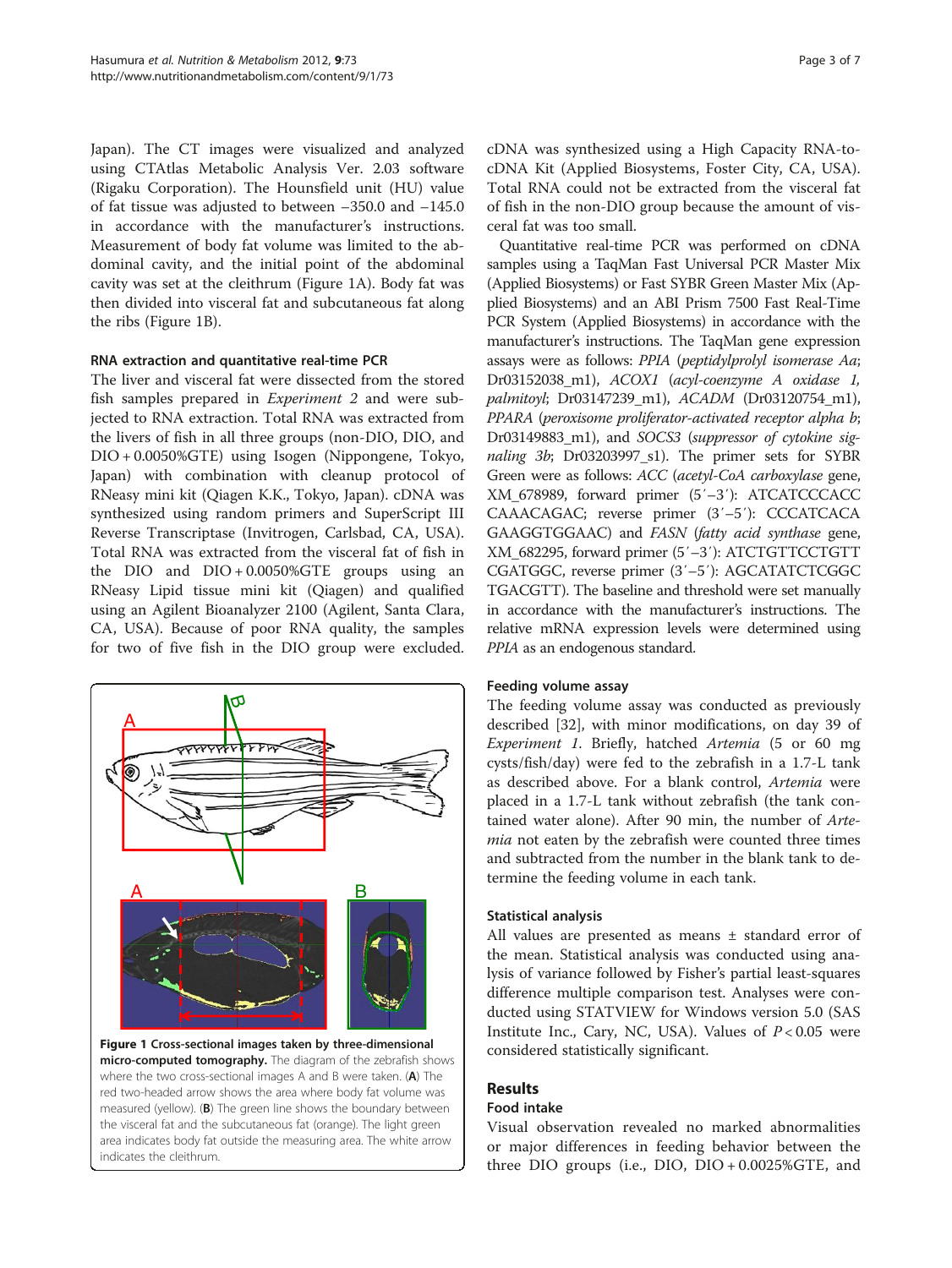DIO + 0.0050%GTE). The ratio of Artemia consumed to the amount of Artemia provided (consumption ratio) was estimated in the feeding volume assay. In male zebrafish, the consumption ratio in the DIO + 0.0025%GTE (40%) and DIO + 0.0050%GTE (37%) did not decrease compared with that in the DIO group (24%). And also in female, the consumption ratio in the  $DIO + 0.0025\% GTE$  (33%) and DIO + 0.0050%GTE (38%) did not decrease compared with that in the DIO group (33%).

#### Body weight

Significant increases in body weight were observed within 14 days of the start of the experiment in male and female zebrafish in the DIO group compared with those in the non-DIO group (Figure 2). This trend was maintained throughout the 40-day study. From day 14 onward, exposure to 0.0050% GTE significantly reduced the diet-induced body weight gain in females ( $P < 0.05$  or  $P < 0.01$  compared with the DIO group). By contrast, there were no significant reductions in diet-induced body weight gain in males exposed to either dose of GTE, or in females exposed to 0.0025% GTE.

#### Body fat volume

To quantify body fat volume in DIO zebrafish, we performed 3D micro-CT analysis. This allowed us to quantify the total body fat volume and to separately quantify the visceral and subcutaneous fat volumes. Figure [3](#page-4-0) compares the body fat volumes between each experimental group. Total body fat, visceral fat, and subcutaneous fat volumes in both sexes in the DIO group were significantly greater than those in the non-DIO group. Total body fat and visceral fat volumes in male DIO zebrafish were significantly reduced by exposure to 0.0050% GTE, and those in female DIO zebrafish were significantly reduced by both doses of GTE. However, in both sexes, there were no significant differences in subcutaneous fat volume between the DIO group and either GTEtreated group.

#### Liver and visceral fat mRNA expression in females

We analyzed the mRNA expression levels of lipid metabolism genes in the liver and visceral fat tissue of female DIO zebrafish because the suppressive effects of GTE on body fat accumulation were greater in females than in males.

In the liver on day 21 of the experiment, the mRNA expression levels of the mRNAs encoding ACOX1 (a peroxisomal β-oxidation enzyme), ACADM (a mitochondrial β-oxidation enzyme), and PPARA (a nuclear receptor protein that regulates β-oxidation) were significantly upregulated in the  $DIO + 0.0050\% GTE$  group compared with the DIO group (Figure [4\)](#page-4-0). By contrast, there was no significant difference in the mRNA



expression of SOCS3 (a protein that suppresses leptin signaling).

In the visceral fat on day 21 of the experiment, the mRNA expression levels of ACOX1, ACADM, and PPARA in the DIO + 0.0050%GTE group were not significantly differ from those in the DIO group. In addition, there were no significant differences in the mRNA expression levels of FASN (fatty acid synthase) or ACC (acetyl-CoA carboxylase), which play important roles in lipogenesis. On the other hand, the mRNA expression of SOCS3 was significantly lower in the DIO + 0.0050%GTE group than in the DIO group (Figure [5\)](#page-4-0).

## Discussion

In this study, we demonstrated that GTE significantly suppressed the accumulation of visceral fat, but not subcutaneous, in a concentration-dependent manner in zebrafish.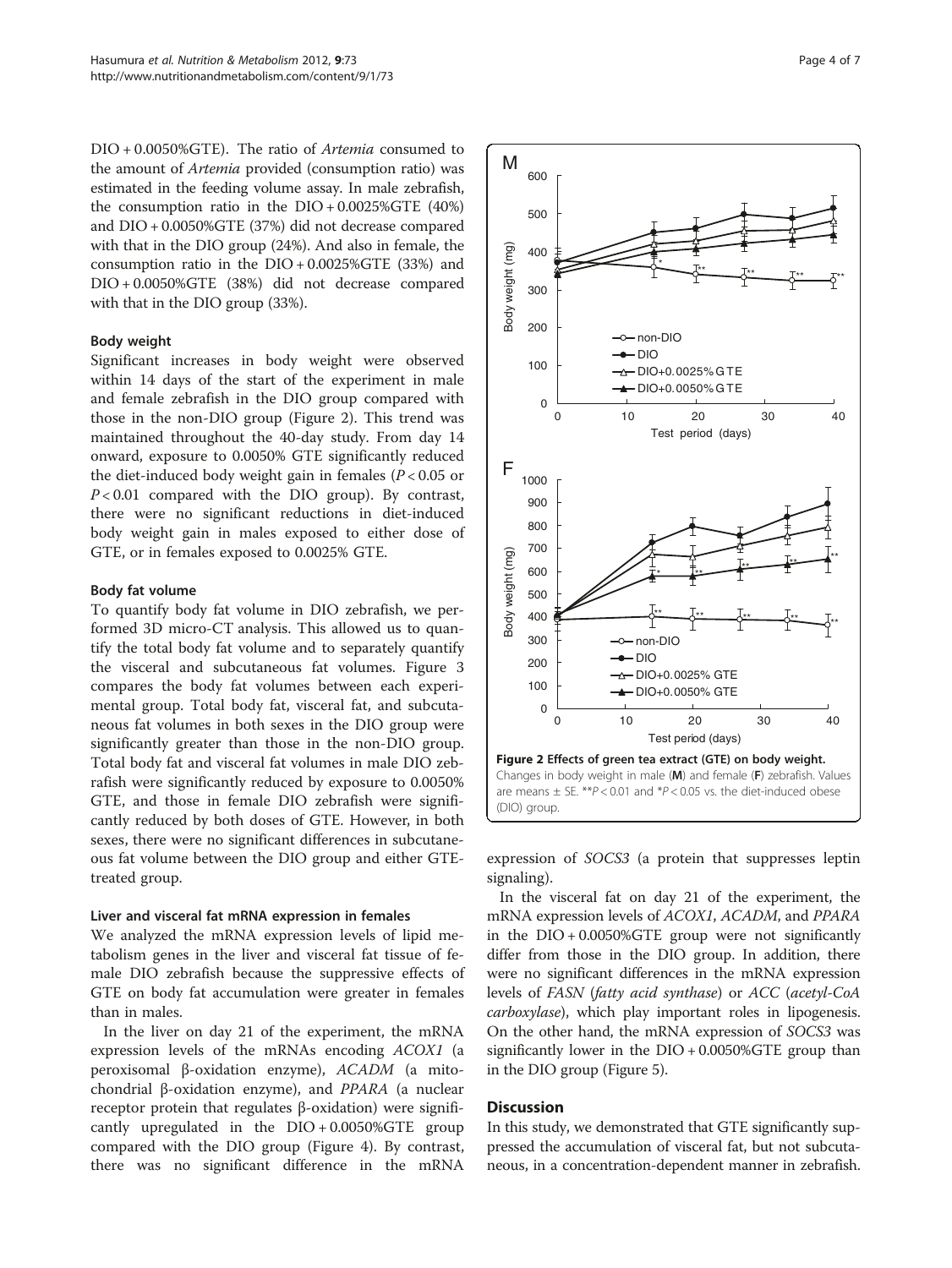<span id="page-4-0"></span>

This effect was accompanied by increase hepatic expression of lipid catabolism genes. These results are very consistent with the findings of previous studies in humans [[12,14](#page-6-0)] and rodents [[10,11,13,14,35](#page-6-0)-[37](#page-6-0)]. Although it is unclear whether the functions of visceral and subcutaneous fat in zebrafish are homologous to those in mammals, our findings indicate that body fat distribution is present in zebrafish as well as in humans and animals and that the site-specific effects of GTE are similar to those in mammals.

The mechanisms underlying the suppressive effects of GTE on body fat accumulation have been investigated in rodent models. Some studies have shown that upregulated PPARs and many lipid-metabolizing enzymes stimulate fat oxidation in the liver [[11,35,36\]](#page-6-0). The hepatic gene expression pattern observed in DIO zebrafish in our study support these earlier findings. Although it



was recently reported that the expression of lipogenic genes, such as FASN, is downregulated in visceral fat tissue in obese mice [[38\]](#page-6-0), similar changes were not observed in our study. We assume that the reason for this discrepancy is the difference in obesity models used. In particular, Park et al. used obese mutant mice with increased FASN gene expression in adipose tissue [\[38](#page-6-0)], whereas we used a wild-type strain of fish. In support of the hypothesis that the activities of FASN differs between models of obesity, Letexier et al. reported that adipose tissue FASN expression is not affected by a

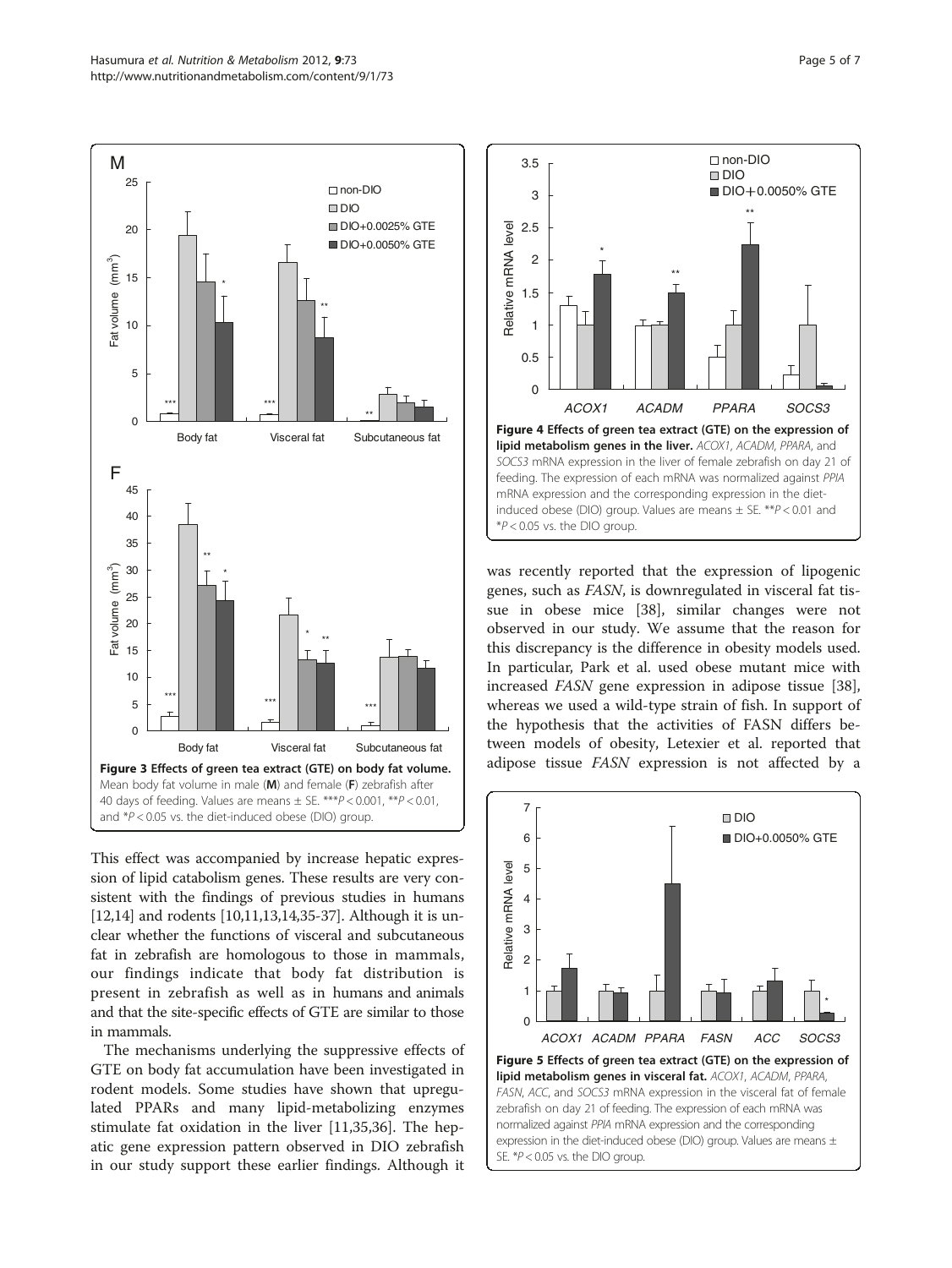<span id="page-5-0"></span>high-fat diet in wild-type rodents and is reduced in obese humans [[39\]](#page-6-0). Their results help support the notion that adipose tissue gene expression profiles differ among species, and the lack of consistency between our data and those of Park et al. Nevertheless, our present results suggest that the mechanism by which GTE suppresses body fat accumulation, at least in the liver, in zebrafish is similar to that in rodents.

We also found that GTE significantly decreased the expression of SOCS3 in the visceral fat of DIO zebrafish. SOCS3 is a negative regulator of leptin signaling and was recently proposed as an important therapeutic target for obesity [[40\]](#page-6-0). SOCS3 production in fat is associated with obesity in humans and rodents as SOCS3 gene expression is increased in subcutaneous fat of obese patients [[41\]](#page-6-0), and its protein and gene expression levels are increased in epididymal fat of DIO rodents [\[42,43](#page-6-0)]. We found that GTE suppressed adipose tissue SOCS3 expression in zebrafish, which was accompanied by reduced body fat accumulation. To our knowledge, these results suggest for the first time that SOCS3 expression is correlated with body fat volume in zebrafish and is involved in the regulation of body fat volume by GTE.

Another valuable outcome of this study is that 3D micro-CT analysis can be used to analyze the effect of compounds on adiposity in DIO zebrafish. In humans, visceral fat accumulation, unlike subcutaneous fat accumulation, is strongly associated with metabolic and vascular risks, particularly diabetes, hypertension, and stroke, and thus increases the risk of mortality [3]. CT is widely used to measure body fat volume in humans [[44,45\]](#page-6-0) and in rodents [\[46,47\]](#page-6-0). Although CT is used to evaluate fillet composition in teleosts, such as salmon and carp [\[48](#page-6-0)-[50](#page-6-0)], to our knowledge, no reports have used CT to measure body fat volume or visceral/ subcutaneous fat volume in small teleosts. Our data raise the possibility that micro-CT could be used to measure body fat volume in such fish. We believe this technique will play an important role in future studies of lipid metabolism and obesity in zebrafish.

## Conclusions

We showed that GTE significantly inhibits weight gain and body fat accumulation, and alters the expression of hepatic lipid catabolism genes in DIO zebrafish. Our results suggest that GTE exerts beneficial effects on adiposity, possibly by altering the expression of lipid catabolism genes and SOCS3.

#### Abbreviations

ACADM: Acyl-coenzyme A dehydrogenase, c-4 to c-12 straight chain gene; ACC: Acetyl-CoA carboxylase gene; ACOX1: Acyl-coenzyme A oxidase 1, palmitoyl gene; AgRP: Agouti-related protein; BMI: Body mass index; CT: Computed tomography; DIO: Diet-induced obesity; FASN: Fatty acid synthase gene; GTE: Green tea extract; PPARA: Peroxisome proliferator-activated receptor alpha b gene; SOCS3: Suppressor of cytokine signaling 3b gene.

#### Competing interests

The authors declare that they have no competing interests.

#### Authors' contributions

TH and YS carried out all animal studies. TH drafted the manuscript. JK helped to perform the experiments. YS, NY, MS, TY, and TT conceived the study, participated in its design and coordination, and helped to draft the manuscript. All authors read and approved the final manuscript.

#### Authors' information

Takahiro Hasumura is a researcher in the research and development section of Kao Corporation. The focus of Mr. Hasumura's research is health science. Yasuhito Shimada, MD is an assistant professor at the Department of Molecular and Cellular Pharmacology, Pharmacogenomics and Pharmacoinformatics, Graduate School of Medicine, Mie University. The focus of Dr. Shimada's research is the prevention of obesity using zebrafish as a model of diet-induced obesity.

Yuhei Nishimura, MD, PhD is a lecturer in the Department of Molecular and Cellular Pharmacology, Pharmacogenomics and Pharmacoinformatics, Graduate School of Medicine, Mie University. Dr Nishimura's research interests are bioinformatics and pharmacoinformatics.

Toshio Tanaka, MD, PhD is a professor in the Department of Molecular and Cellular Pharmacology, Pharmacogenomics and Pharmacoinformatics, Graduate School of Medicine, Mie University. The focus of Dr Tanaka's research is the identification of drug targets using pharmacogenomic methods. Dr. Tanaka has published more than 100 peer-reviewed research articles and reviews in international journals.

#### Acknowledgments

The authors thank Ms. Kimiko Nishiguchi for her technical assistance, Ms. Ai Kamakura for animal breeding and maintenance, and Ms. R. Ikeyama for secretarial assistance. This work was supported, in part, by the Ministry of Education, Culture, Sports, Science and Technology in Japan.

#### Author details

1 Biological Science Laboratories, Kao Corporation, 2606 Akabane, Ichikai-machi, Haga-gun, Tochigi, 321-3497, Japan. <sup>2</sup>Department of Molecular and Cellular Pharmacology, Pharmacogenomics and Pharmacoinformatics, Mie University Graduate School of Medicine, 2-174 Edobashi, Tsu, Mie 514-8507, Japan. <sup>3</sup>Department of Bioinformatics, Mie University Life Science Research Center, 2-174 Edobashi, Tsu, Mie 514-8507, Japan. <sup>4</sup>Department of Omics Medicine, Mie University Industrial Technology Innovation Institute, 2-174 Edobashi, Tsu, Mie 514-8507, Japan. <sup>5</sup>Mie University Medical Zebrafish Research Center, 2-174 Edobashi, Tsu, Mie 514-8507, Japan. <sup>6</sup>Research and Development, Kao Corporation, 2-1-3 Bunka, Sumida-ku, Tokyo 131-8501, Japan.

#### Received: 18 May 2012 Accepted: 28 July 2012 Published: 7 August 2012

#### References

- 1. Malik VS, Popkin BM, Bray GA, Després JP, Hu FB: Sugar-sweetened beverages, obesity, type 2 diabetes mellitus, and cardiovascular disease risk. Circulation 2010, 121:1356–1364.
- 2. Spiegelman BM, Flier JS: Obesity and the regulation of energy balance. Cell 2001, 104:531-543.
- 3. Ibrahim MM: Subcutaneous and visceral adipose tissue: structural and functional differences. Obes Rev 2010, 11:11–18.
- 4. Kuk JL, Katzmarzyk PT, Nichaman MZ, Church TS, Blair SN, Ross R: Visceral fat is an independent predictor of all-cause mortality in men. Obesity 2006, 14:336–341.
- 5. Rice-Evans CA, Miller NJ, Paganga G: Structure-antioxidant activity relationships of flavonoids and phenolic acids. Free Rad Biol Med 1996, 20:933–956.
- 6. Shankar S, Ganapathy S, Srivastava RK: Green tea polyphenols: biology and therapeutic implications in cancer. Front Biosci 2007, 12:4881–4899.
- 7. Zaveri NT: Green tea and its polyphenolic catechins: medicinal uses in cancer and noncancer applications. Life Sci 2006, 78:2073–2080.
- 8. Matsumoto N, Ishigaki F, Ishigaki A, Iwashina H, Hara Y: Reduction of blood glucose levels by tea catechin. Biosci. Biotechnol. Biochem 1993, 57:525–527.